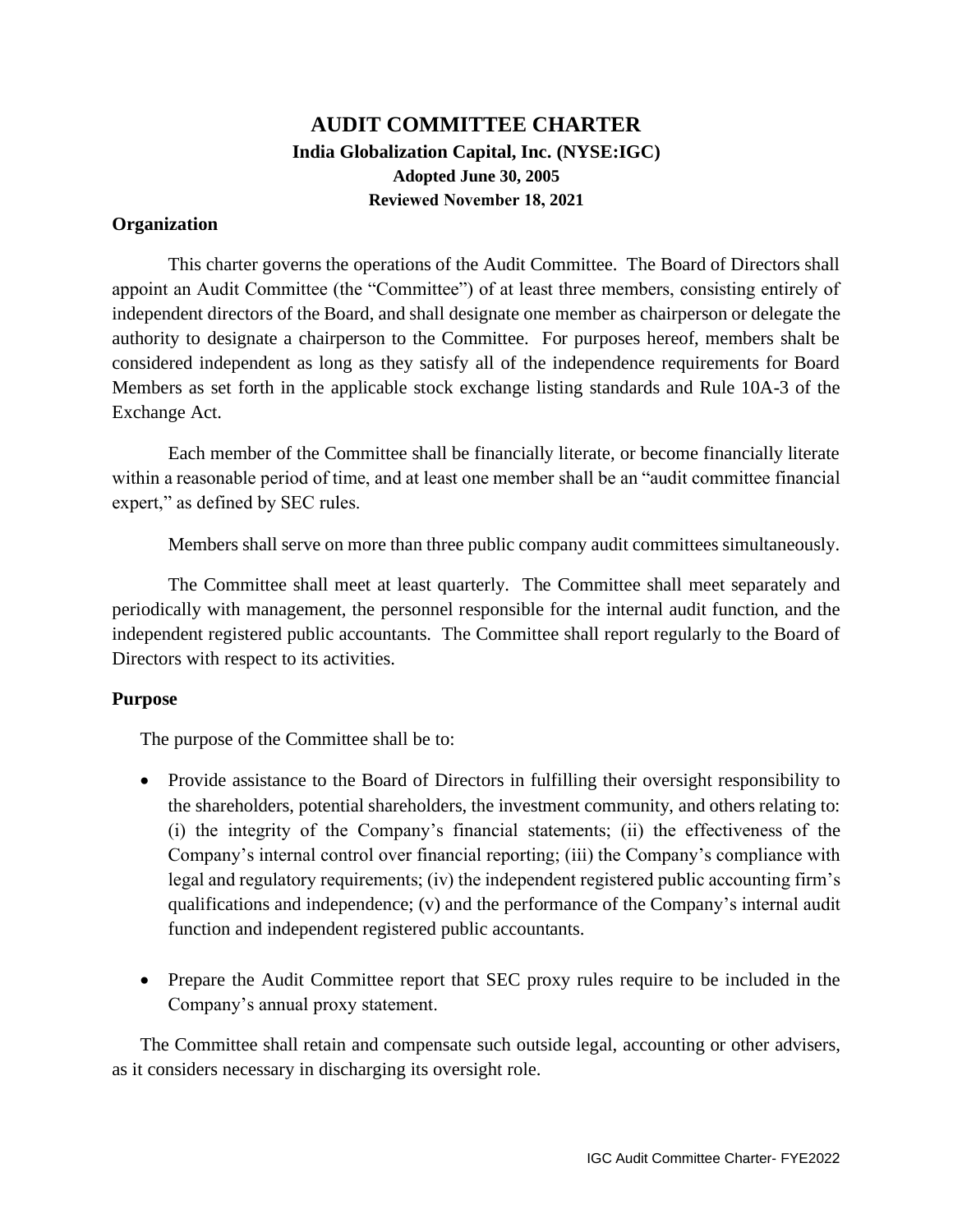In fulfilling its purpose, it is the responsibility of the Committee to maintain free and open communication between the Committee, independent registered public accountants, the internal auditors, and management of the Company, and to determine that all parties are aware of their responsibilities.

## **Duties and Responsibilities**

The Committee has the responsibilities and powers set forth in this Charter. Management is responsible for the preparation, presentation, and integrity of the Company's financial statements, for the appropriateness of the accounting principles and reporting policies that are used by the Company and for establishing and maintaining internal control over financial reporting. The independent registered public accountants are responsible for auditing the Company's financial statements and management's assessment of the effectiveness of internal control over financial reporting, and for reviewing the Company's unaudited interim financial statements.

The Committee, in carrying out its responsibilities, believes its policies and procedures should remain flexible, in order to best react to changing conditions and circumstances. The Committee will take appropriate actions to monitor the overall corporate "tone" for quality financial reporting, sound business risk practices, and ethical behavior.

The following shall be the principal duties and responsibilities of the Committee. These are set forth as a guide with the understanding that the Committee may supplement them as appropriate.

- The Committee shall be directly responsible for the appointment, compensation, retention, and oversight of the work of the independent registered public accountants (including resolution of disagreements between management and the auditor regarding financial reporting and internal control-related matters) for the purpose of preparing or issuing an audit report or performing other audit, review, or attest services for the Company, and the independent registered public accountants must report directly to the Committee.
- At least annually, the Committee shall obtain and review a report by the independent registered public accountants describing: (i) the firm's internal quality control procedures; (ii) any material issues raised by the most recent internal quality control review, or peer review, of the firm, or by any inquiry or investigation by governmental or professional authorities, within the preceding five years, respecting one or more independent audits carried out by the firm, and any steps taken to deal with any such issues; and (iii) all relationships between the independent registered public accountants and the Company (to assess the auditors' independence), consistent with Independence Standards Board Standard 1, and the audit committee's responsibility for actively engaging in a dialogue with the auditor with respect to any disclosed relationships or services that may impact the objectivity and independence of the auditor and for taking, or recommending that the full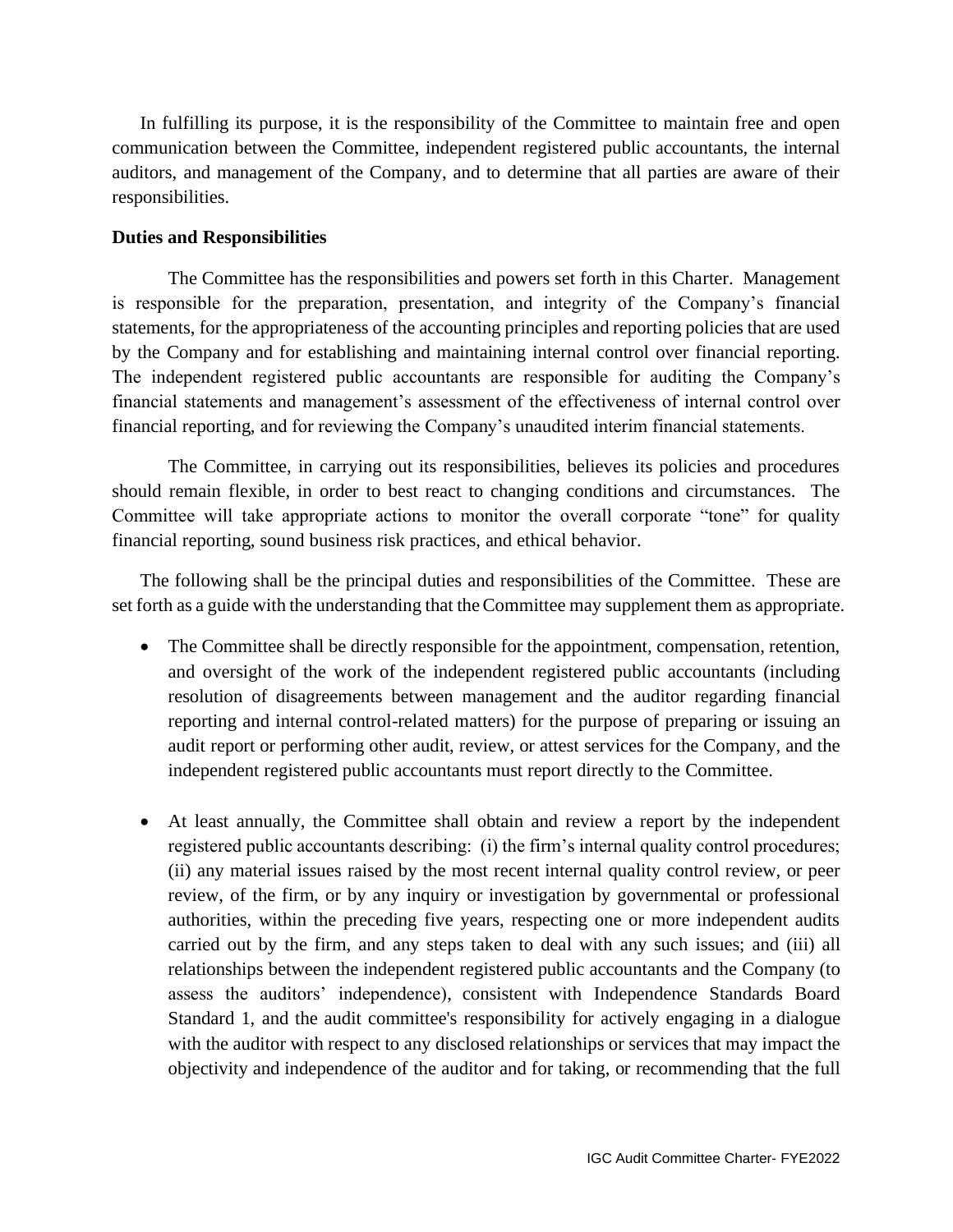board take, appropriate action to oversee the independence of the outside auditor. (Amended August 2, 2013)

- After reviewing the foregoing report and the independent registered public accountants' work throughout the year, the Committee shall evaluate the auditors' qualifications, performance and independence. Such evaluation should include the review and evaluation of the lead audit partner and take into account the opinions of management and the Company's personnel responsible for the internal audit function.
- The Committee shall determine that the independent registered public accounting firm has a process in place to address the rotation of the lead audit partner and other audit partners serving the account as required under the SEC independence rules.
- The Committee shall pre-approve all audit and non-audit services provided by the independent registered public accountants, including specific pre-approval of internal control-related services, and shall not engage the independent registered public accountants to perform non-audit services proscribed by law or regulation. The Committee may delegate pre-approval authority to a member of the Audit Committee. The decisions of any Committee member to whom pre-approval authority is delegated must be presented to the full Committee at its next scheduled meeting.
- The Committee shall discuss with the internal auditors and the independent registered public accountants the overall scope and plans for their respective audits, including the adequacy of staffing and budget or compensation.
- The Committee shall regularly review with the independent registered public accountants any audit problems or difficulties encountered during the course of the audit work, including any restrictions on the scope of the independent registered public accountants' activities or access to requested information, and management's response. The Committee should review any accounting adjustments that were noted or proposed by the auditors but were "passed" (as immaterial or otherwise); any communications between the audit team and the audit firm's national office respecting auditing or accounting issues or internal control-related issues presented by the engagement; and any "management" or "internal control" letter issued, or proposed to be issued, by the audit firm to the Company that is in addition to their audit report on the effectiveness of internal control over financial reporting.
- The Committee shall meet to review and discuss the quarterly financial statements, including Management's Discussion and Analysis of Financial Condition and Results of Operations, with management and the independent registered public accountants prior to the filing of the Company's Quarterly Report on Form 10-Q. Also, the Committee shall discuss the results of the quarterly review and any other matters required to be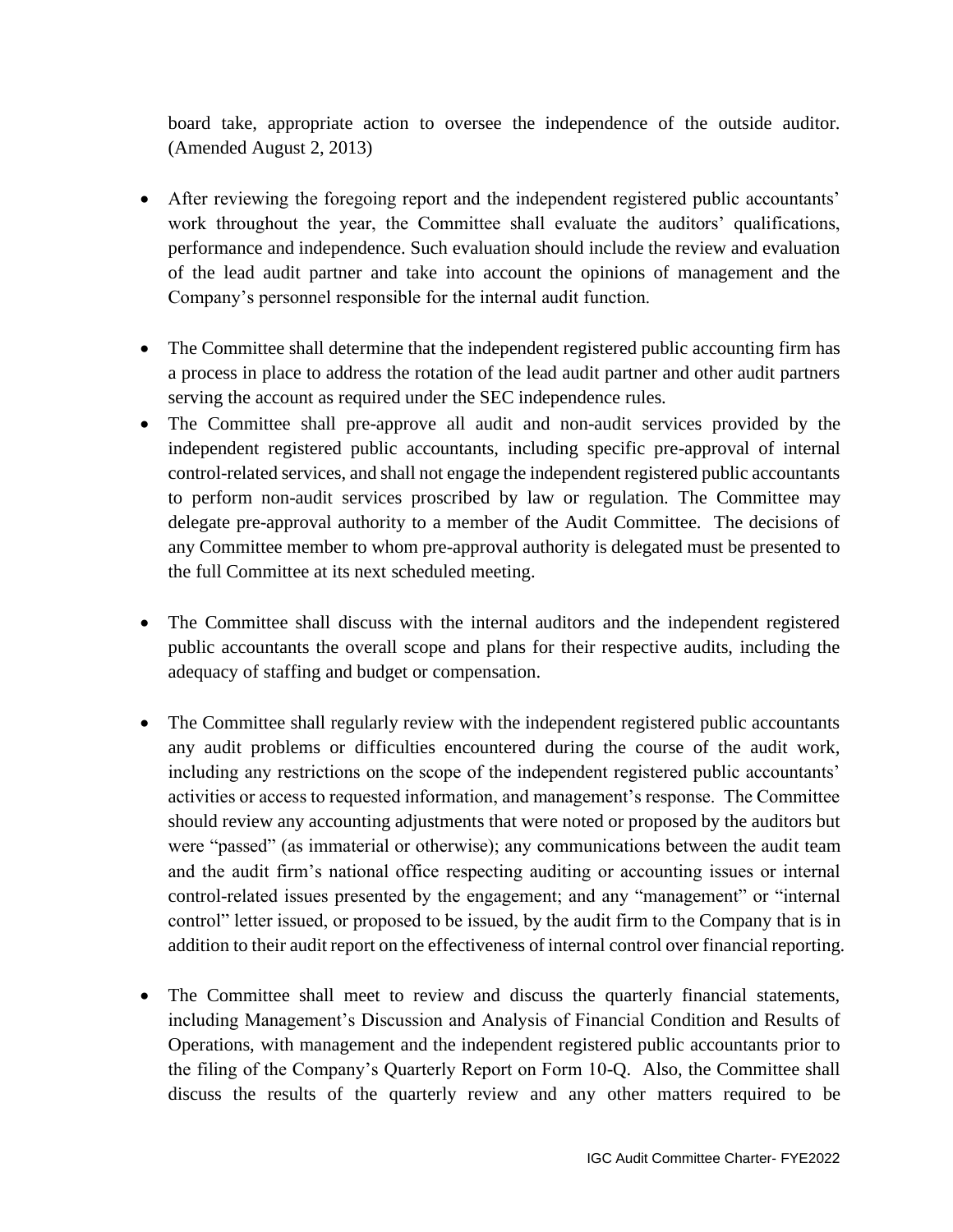communicated to the Committee by the independent registered public accountants under the standards of the Public Company Accounting Oversight Board (PCAOB) (United States).

• The Committee shall meet to review and discuss the annual audited financial statements, including Management's Discussion and Analysis of Financial Condition and Results of Operations, with management and the independent registered public accountants prior to the filing of the Company's Annual Report on Form 10-K (or the annual report to shareholders if distributed prior to the filing of Form 10-K). Also, the Committee shall discuss the results of the annual audit and any

matters required to be communicated to the Committee by the independent registered public accountants under the standards of the PCAOB (United States).

- The Committee's review of the financial statements shall include: (i) major issues regarding accounting principles and financial statement presentations, including any significant changes in the Company's selection or application of accounting principles, and major issues as to the adequacy of the Company's internal control over financial reporting and any specific remedial actions adopted in light of significant deficiencies or material weaknesses; (ii) discussions with management and the independent registered public accountants regarding significant financial reporting issues and judgments made in connection with the preparation of the financial statements and the reasonableness of those judgments, including analyses of the effects of alternative GAAP methods on the financial statements; (iii) consideration of the effect of regulatory and accounting initiatives, as well as off-balance sheet structures, on the financial statements; (iv) consideration of the judgment of both management and the independent registered public accountants about the quality, not just the acceptability of accounting principles; and (v) the clarity of the disclosures in the financial statements.
- The Committee shall receive and review a report from the independent registered public accountants, prior to the filing of the Company's Annual Report on Form 10-K (or the annual report to shareholders if distributed prior to the filing of form 10-K); on all critical accounting policies and practices of the Company; all material alternative treatments of financial information within generally accepted accounting principles that have been discussed with management, including the ramifications of the use of such alternative treatments and disclosures and the treatment preferred by the independent registered public accountants; and other material written communications between the independent registered public accountants and management.
- The Committee shall review and approve all related party transactions required to be disclosed pursuant to SEC Regulation S-K, Item 404, and discuss with management the business rationale for the transactions and whether appropriate disclosures have been made.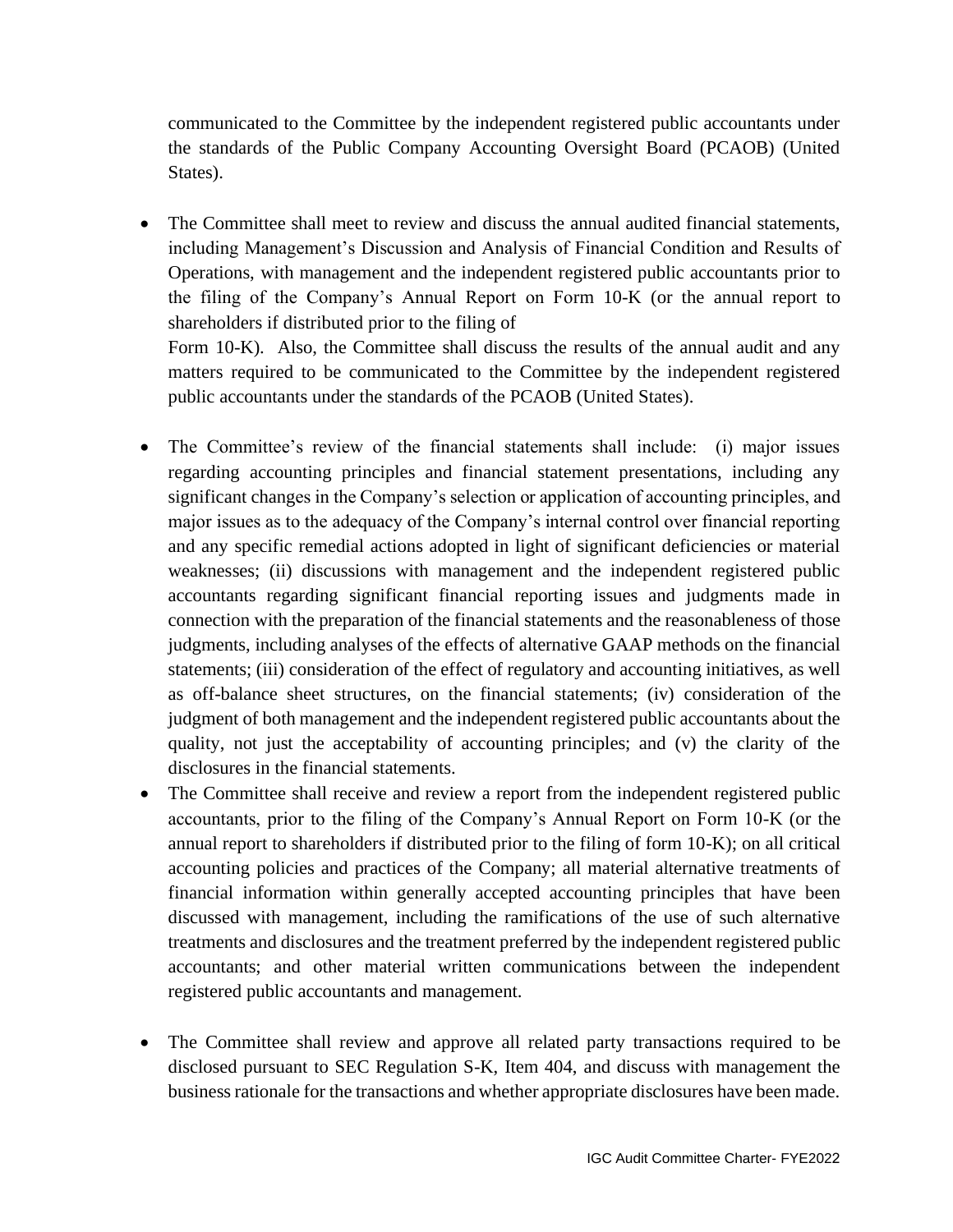- The Committee shall review and discuss earnings press releases, as well as financial information and earnings guidance provided to analysts and rating agencies.
- The Committee shall review management's report on its assessment of the effectiveness of internal control over financial reporting as of the end of each fiscal year and the independent registered public accountants' report on (1) management's assessment and (2) the effectiveness of internal control over financial reporting.
- The Committee shall discuss with management, the internal auditors, and the independent registered public accountants management's process for assessing the effectiveness of internal control over financial reporting under Section 404 of the Sarbanes-Oxley Act, including any significant deficiencies or material weaknesses identified.
- The Committee shall discuss with the independent registered public accountants the characterization of deficiencies in internal control over financial reporting and any differences between management's assessment of the deficiencies and the independent registered public accountants'. The Committee shall also discuss with management its remediation plan to address internal control deficiencies. The Committee shall determine that the disclosures describing any identified material weaknesses and management's remediation plans are clear and complete.
- The Committee shall discuss with management its process for performing its required quarterly certifications under Section 302 of the Sarbanes-Oxley Act.
- The Committee shall discuss with management, the internal auditors, and the independent registered public accountants any (1) changes in internal control over financial reporting that have materially affected or are reasonably likely to materially affect the Company's internal control over financial reporting that are required to be disclosed and (2) any other changes in internal control over financial reporting that were considered for disclosure in the Company's periodic filings with the SEC.
- The Committee shall review with senior management the Company's overall antifraud programs and controls.
- The Committee shall review the Company's compliance and ethics programs, including consideration of legal and regulatory requirements, and shall review with management its periodic evaluation of the effectiveness of such programs. The Committee shall review the Company's code of conduct and programs that management has established to monitor compliance with such code. The Committee shall receive any corporate attorneys' reports